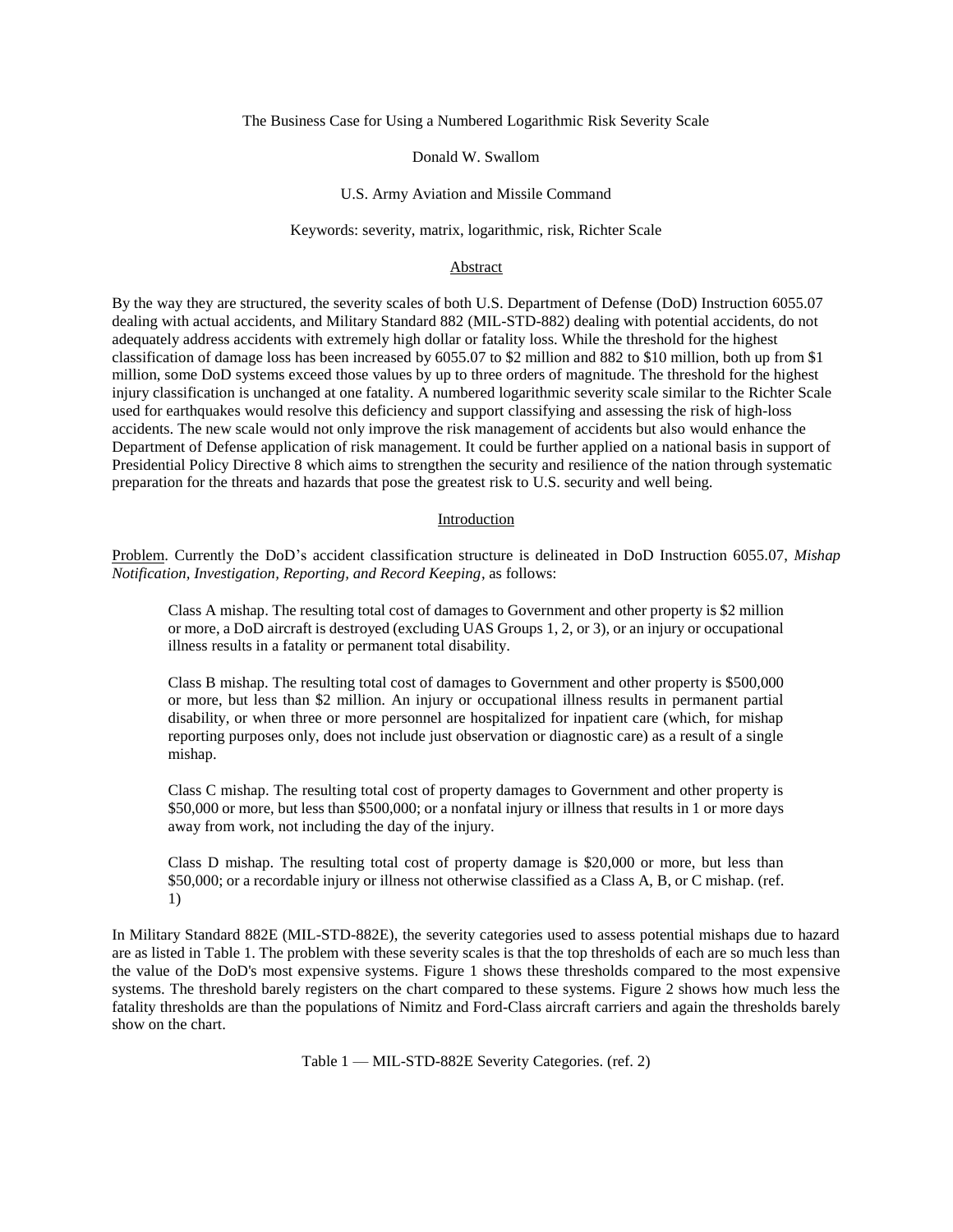| Description  | Severity<br>Category        | Mishap Result Criteria                                                                                                                                                                                                                                                                              |
|--------------|-----------------------------|-----------------------------------------------------------------------------------------------------------------------------------------------------------------------------------------------------------------------------------------------------------------------------------------------------|
| Catastrophic |                             | Could result in one or more of the following: death, permanent total disability,<br>irreversible significant environmental impact, or monetary loss equal to or<br>exceeding \$10M.                                                                                                                 |
| Critical     | $\mathcal{D}_{\mathcal{A}}$ | Could result in one or more of the following: permanent partial disability, injuries<br>or occupational illness that may result in hospitalization of at least three personnel,<br>reversible significant environmental impact, or monetary loss equal to or exceeding<br>\$1M but less than \$10M. |
| Marginal     | 3                           | Could result in one or more of the following: injury or occupational illness<br>resulting in one or more lost work day(s), reversible moderate environmental<br>impact, or monetary loss equal to or exceeding \$100K but less than \$1M.                                                           |
| Negligible   | 4                           | Could result in one or more of the following: injury or occupational illness not<br>resulting in a lost work day, minimal environmental impact, or monetary loss less<br>than \$100K.                                                                                                               |



Figure 1 — System costs versus top severity thresholds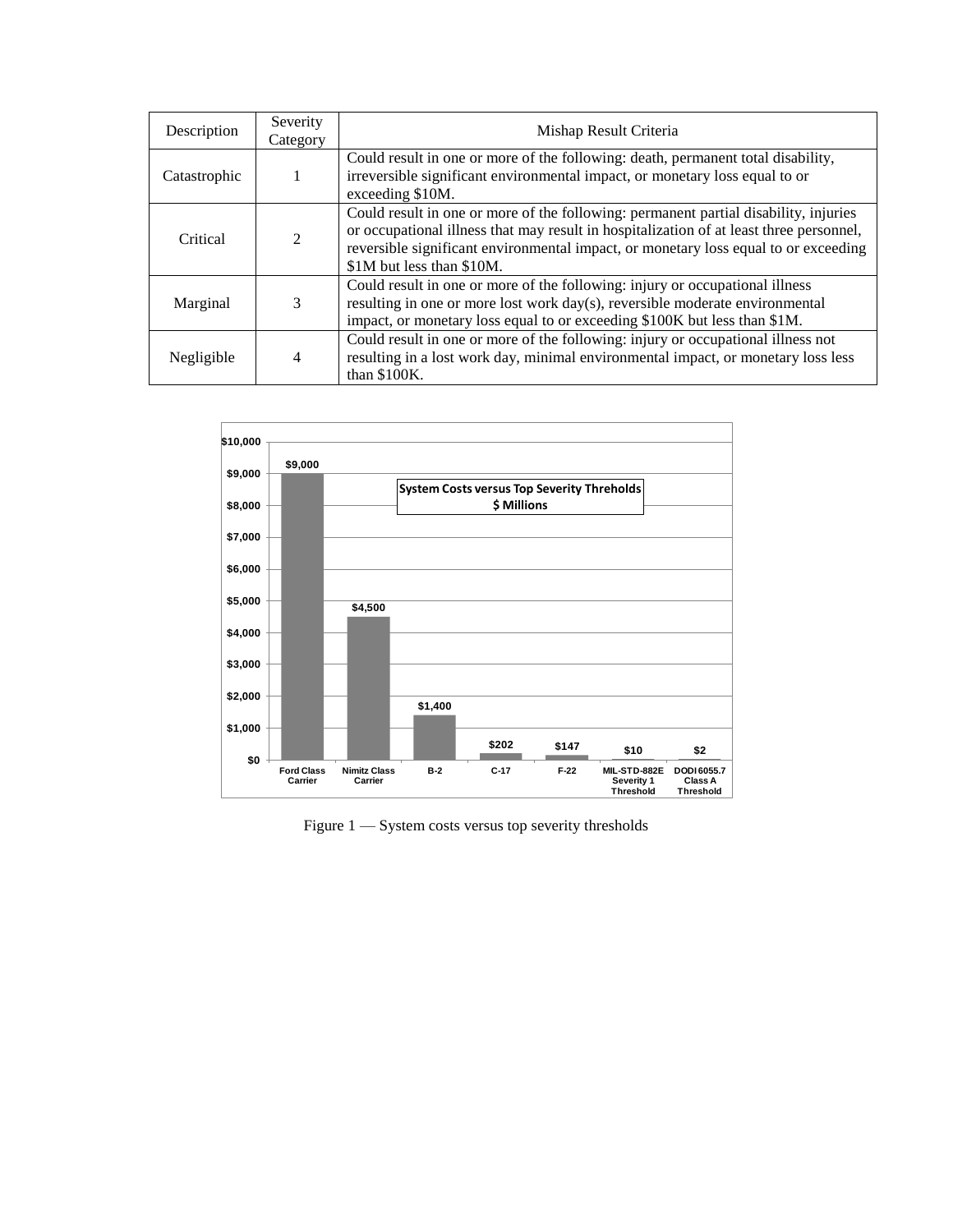

Figure 2 — System personnel versus top severity threshold

This problem is further exacerbated in that both the 6055.07 and 882 scale labels increase in the opposite direction to increasing severity. This means they must be rescaled in order to accommodate increases because is that there is no number before "1" and no letter before "A." Had they been numbered or lettered in the same direction as increasing severity they would only require the addition of a number or letter increment to increase the range of severity covered. In addition, for both scales there are only 4 levels of severity. In keeping 4 levels, MIL-STD-882E, when it increased the Severity 1 threshold from \$1 million to \$10 million, also increased the top value of its lowest severity category, Category 4, from \$10,000 to \$100,000 which seems to be rather high for a loss described by its label as "Negligible." With numbering of the severity categories in the same direction, one could increase the range of severity of the scale by adding one more level, Severity Category 5, and leaving the original category ranges unchanged.

Background. Before 1989, the threshold for a Class A accident was \$500,000. From 1989 to 2009, the threshold for a Class A mishap was \$1 million (ref. 3). Prior to 2000, no dollar values were included with the severity categories in MIL-STD-882. With MIL-STD-882D, published in 2000, the threshold for a Severity Category 1 was also \$1million (ref. 4). In fact, the suggested mishap severity categories incorporated all the thresholds of the DODI 6055.7. These thresholds made sense because they were already well known by all those familiar with accident data in the DoD.

After work began in 2004 on a revision to MIL-STD-882D, the attributes of a good risk assessment matrix were discussed in some detail in a panel discussion held at the 2004 International System Safety Conference. The results of this discussion were published in the Journal of System Safety in 2005 (ref.5). Also in 2005, the author of this paper submitted a paper to the 23rd International System Safety Conference (ref. 6) proposing a common risk matrix for all DoD aircraft. Key to this matrix, shown in Figure 3, was reversing the numbering of the severity scale from that used in MIL-STD-882D enabling the ability to tailor it to the dollar value and number occupants of a specific aircraft. The various aircraft are depicted on the matrix by the different patterned lines. This matrix was incorporated as an example matrix in the February 2006 draft of MIL-STD-882E which eventually was developed by the TechAmerica G48 Committee into ANSI/GEIA-STD-0010-2009 (ref. 7). Also included in the author's 2005 paper (ref. 6) was a matrix tailored in this same manner for "Spaceship Earth" (Figure 4). This matrix used only 13 categories of severity to assess hazards up and including those hazards that could end life on this planet.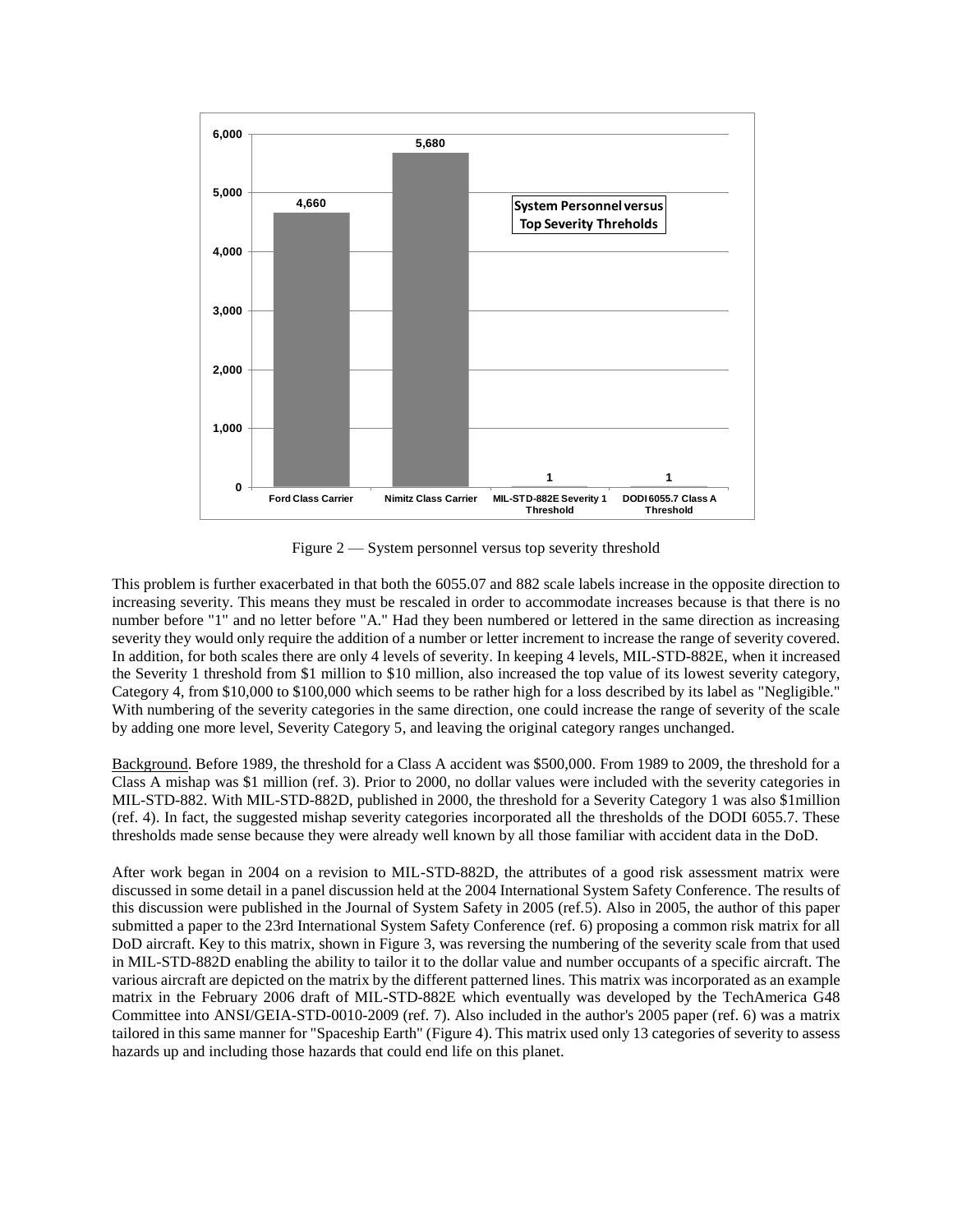|                 |                    | Mishap Frequency (Mishaps per 100,000 Flight Hrs) |                     |                      |          |                                 |               |           |                     |  |  |
|-----------------|--------------------|---------------------------------------------------|---------------------|----------------------|----------|---------------------------------|---------------|-----------|---------------------|--|--|
| <b>Severity</b> | Impossible<br>l0   | Near Zero<br>н<br>0.00001                         | Rare<br>G<br>0.0001 | Remote<br>F<br>0.001 | Low<br>E | Infrequent<br>D<br>0.01<br> 0.1 | Moderate<br>c | High<br>в | Frequent<br>А<br>10 |  |  |
| Catastrophic 7  |                    |                                                   |                     |                      |          |                                 |               |           |                     |  |  |
|                 | \$2B   1K Fatal    |                                                   |                     |                      |          |                                 |               |           |                     |  |  |
| Catastrophic 6  |                    |                                                   |                     |                      |          |                                 |               |           |                     |  |  |
|                 | \$200M   100 Fatal |                                                   |                     |                      |          |                                 |               |           |                     |  |  |
| Catastrophic 5  |                    |                                                   |                     |                      |          |                                 |               |           |                     |  |  |
|                 | \$20M   10 Fatal   |                                                   |                     |                      |          |                                 |               |           |                     |  |  |
| Catastrophic 4  |                    |                                                   |                     |                      |          |                                 |               |           |                     |  |  |
|                 | \$2M   1 Fatal     |                                                   |                     |                      |          |                                 |               |           |                     |  |  |
| Critical 3      |                    |                                                   |                     |                      |          |                                 |               |           |                     |  |  |
|                 |                    |                                                   |                     |                      |          |                                 |               |           |                     |  |  |
| \$200K          |                    |                                                   |                     |                      |          |                                 |               |           |                     |  |  |
| Marginal 2      |                    |                                                   |                     |                      |          |                                 |               |           |                     |  |  |
| \$20K           |                    |                                                   |                     |                      |          |                                 |               |           |                     |  |  |
| Negligible 1    |                    |                                                   |                     |                      |          |                                 |               |           |                     |  |  |
| \$2K            |                    |                                                   |                     |                      |          |                                 |               |           |                     |  |  |

Figure 3 — A common mishap risk assessment matrix for DoD aircraft systems. (ref. 8)

|                                                  |                          | Hazard Frequency (Mishaps per 100,000 Hrs (11.4 years)) |                      |                    |                         |               |                |                                                                 |                                                                                          |           |            |                             |                   |                     |
|--------------------------------------------------|--------------------------|---------------------------------------------------------|----------------------|--------------------|-------------------------|---------------|----------------|-----------------------------------------------------------------|------------------------------------------------------------------------------------------|-----------|------------|-----------------------------|-------------------|---------------------|
| <b>Severity</b>                                  | <b>TBD</b><br>N<br>1E-11 | <b>TBD</b><br>М<br>$TE-10$                              | <b>TBD</b><br>$1E-9$ | TBD<br>Κ<br>$1E-8$ | <b>TBD</b><br>J<br>1E-7 | Super         | н<br>$1E-6$    | Incredibly Extremely<br>G<br>$\boxed{0.00001}$ $\boxed{0.0001}$ | Very<br>mprobable mprobable mprobable mprobable Remote Dccasional Probable<br>F<br>0.001 | Е<br>0.01 | D<br>0.1   | С                           | в<br>$\mathbf{1}$ | Frequent<br>А<br>10 |
| End of Life on 2<br>Planet Earth [\$20 1B Fatal] |                          |                                                         |                      | K                  |                         |               |                |                                                                 | Earth encounter with an asteroid                                                         |           |            |                             |                   |                     |
| Cataclysmic <sup>1</sup>                         | \$200T 100M Fatal        |                                                         |                      |                    |                         |               |                |                                                                 |                                                                                          |           |            |                             |                   |                     |
| <b>TBD</b>                                       | \$20T 10M Fatal          |                                                         |                      |                    |                         |               |                |                                                                 |                                                                                          |           |            |                             |                   |                     |
| <b>TBD</b>                                       | \$2T 1M Fatal            |                                                         |                      |                    |                         |               |                | High                                                            |                                                                                          |           |            |                             |                   |                     |
| <b>TBD</b>                                       | \$200B 100K Fatal        |                                                         |                      |                    |                         |               | <b>Serious</b> |                                                                 |                                                                                          |           |            |                             |                   |                     |
| Disastrous <b>O</b>                              | \$20B 10K Fatal          |                                                         |                      |                    |                         | <b>Medium</b> |                |                                                                 |                                                                                          |           |            |                             |                   |                     |
| Catastrophic                                     | \$2B 1K Fatal            |                                                         |                      | Low                |                         |               |                |                                                                 |                                                                                          | $B-2$     | F-22, C-17 |                             |                   |                     |
|                                                  |                          |                                                         |                      |                    |                         |               |                |                                                                 |                                                                                          |           |            | AH-64, CH-47, UH-60         |                   |                     |
| Catastrophic J                                   | \$20M 10 Fatal           |                                                         |                      |                    |                         |               |                |                                                                 |                                                                                          |           |            | C-12, OH-58D                |                   |                     |
| Catastrophic 4                                   | \$2M 1 Fatal             |                                                         |                      |                    |                         |               |                |                                                                 |                                                                                          |           |            | Small Unmanned Air Vehicles |                   |                     |
| ک Critical<br>\$200K                             |                          |                                                         |                      |                    |                         |               |                |                                                                 |                                                                                          |           |            |                             |                   |                     |
| Marginal<br>\$20K                                |                          |                                                         |                      |                    |                         |               |                |                                                                 |                                                                                          |           |            |                             |                   |                     |
| Negligibl <sub>S2K</sub>                         |                          |                                                         |                      |                    |                         |               | mmmxmm         |                                                                 |                                                                                          |           |            |                             |                   |                     |

Figure 4 — A Risk Assessment Matrix Tailored for Spaceship Earth (ref. 9)

Scope. There are four arenas where a numbered logarithmic risk severity scale has benefits. First is the arena discussed above, DoD accident classification and system safety risk assessment.

Second is the arena of risk management. The U.S. Army's composite risk management, described in Department of the Army Pamphlet 385–30, is "a continuous process applied across the full spectrum of Army training and operations, individual and collective day-to-day activities and events, and base operations functions to identify and assess hazards, develop and implement controls, and evaluate outcomes." (ref. 10). Table 2 is the Standardized Army risk matrix. The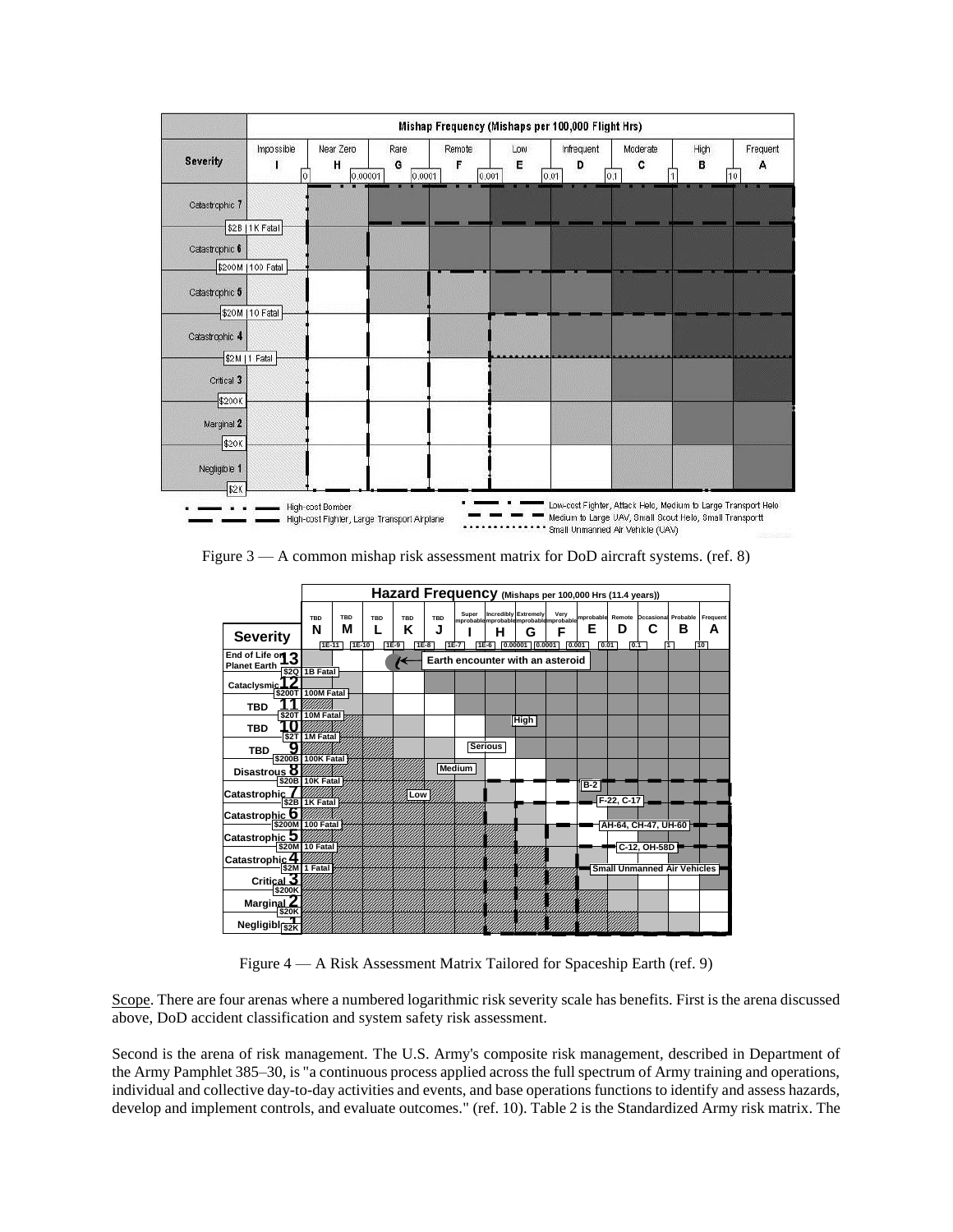severity categories used by U.S. Army Pamphlet 385-30, are the same as those in MIL-STD-882D with 1 fatality and \$1 million as the top category threshold. Table 3 is the risk acceptance matrix setting risk categories against the duration of exposure to determine which authority should accept the risk. Figure 5 shows the numbers of soldiers at each level.

|  | Table 2 — DA Pam 385–30 Standardized Army risk matrix (ref. 11) |  |  |  |
|--|-----------------------------------------------------------------|--|--|--|
|  |                                                                 |  |  |  |

|                 |                   | Probability          |                     |          |                   |                     |
|-----------------|-------------------|----------------------|---------------------|----------|-------------------|---------------------|
| <b>Severity</b> | <b>Frequent A</b> | Likely B             | <b>Occasional C</b> | Seldom D | <b>Unlikely E</b> |                     |
| Catastrophic    |                   | $\sqrt{1}$<br>►      | Е<br>(1)            | H(2)     | H(2)              | M(3)                |
| Critical        |                   | $\sqrt{4}$<br>-<br>- | H(2)                | H(2)     | M(3)              | (4)<br>–            |
| Marginal        | Ш                 | H(2)                 | M(3)                | M(3)     | (4)               | L(5)                |
| Negligible      | IV                | M(3)                 | (4)<br>-            | L(4)     | (5)               | $\lfloor 6 \rfloor$ |

|  |  | Table 3 — DA Pam 385–30 Risk acceptance matrix (ref. 12) |  |  |
|--|--|----------------------------------------------------------|--|--|
|  |  |                                                          |  |  |

|                               |                                                 | <b>Duration of risk</b>                         |                                               |                                                |                                                       |  |  |
|-------------------------------|-------------------------------------------------|-------------------------------------------------|-----------------------------------------------|------------------------------------------------|-------------------------------------------------------|--|--|
| Category of risk              | 1 month or less                                 | Greater than 1<br>month, less than<br>1 year    | Greater than 1<br>year, less than 5<br>years  | <b>Permanent or</b><br>greater than 5<br>vears | <b>Chartered</b><br>system<br>development<br>programs |  |  |
| <b>Extremely high</b><br>risk | General officer                                 | $MSCCG -$<br>General officer                    | Army<br>Headquarters CG                       | <b>ASA(I&amp;E)</b>                            | Component<br>Acquisition<br>Executive (CAE)           |  |  |
| <b>High risk</b>              | Brigade CO or<br>responsible O-6                | General officer <sup>1</sup>                    | $MSCCG -$<br>General officer                  | Army<br><b>Headquarters CG</b>                 | Program<br><b>Executive Officer</b><br>(PEO)          |  |  |
| <b>Moderate risk</b>          | Battalion CO <sup>1</sup> or<br>responsible O-5 | Brigade CO <sup>1</sup> or<br>responsible O-6   | General officer <sup>1</sup>                  | General officer <sup>1</sup>                   | Program manager                                       |  |  |
| Low risk                      | Company CO <sup>2</sup> or<br>responsible O-3   | Battalion CO <sup>2</sup> or<br>responsible O-5 | Brigade CO <sup>1</sup> or<br>responsible O-6 | Brigade CO <sup>1</sup> or<br>responsible O-6  | Program manager                                       |  |  |
| <b>Tolerable risk</b>         | Not required                                    | Not required                                    | Not required                                  | Not required                                   | Not required                                          |  |  |



Figure 5 — U.S. Army Operational Units (ref. 13)

The lowest risk acceptance authorities are company commanding officers (CO) . Companies are composed of 100 to 200 soldiers. This progresses to battalion COs (500 to 600 soldiers) and brigade COs (3,000 to 5,000 soldiers). But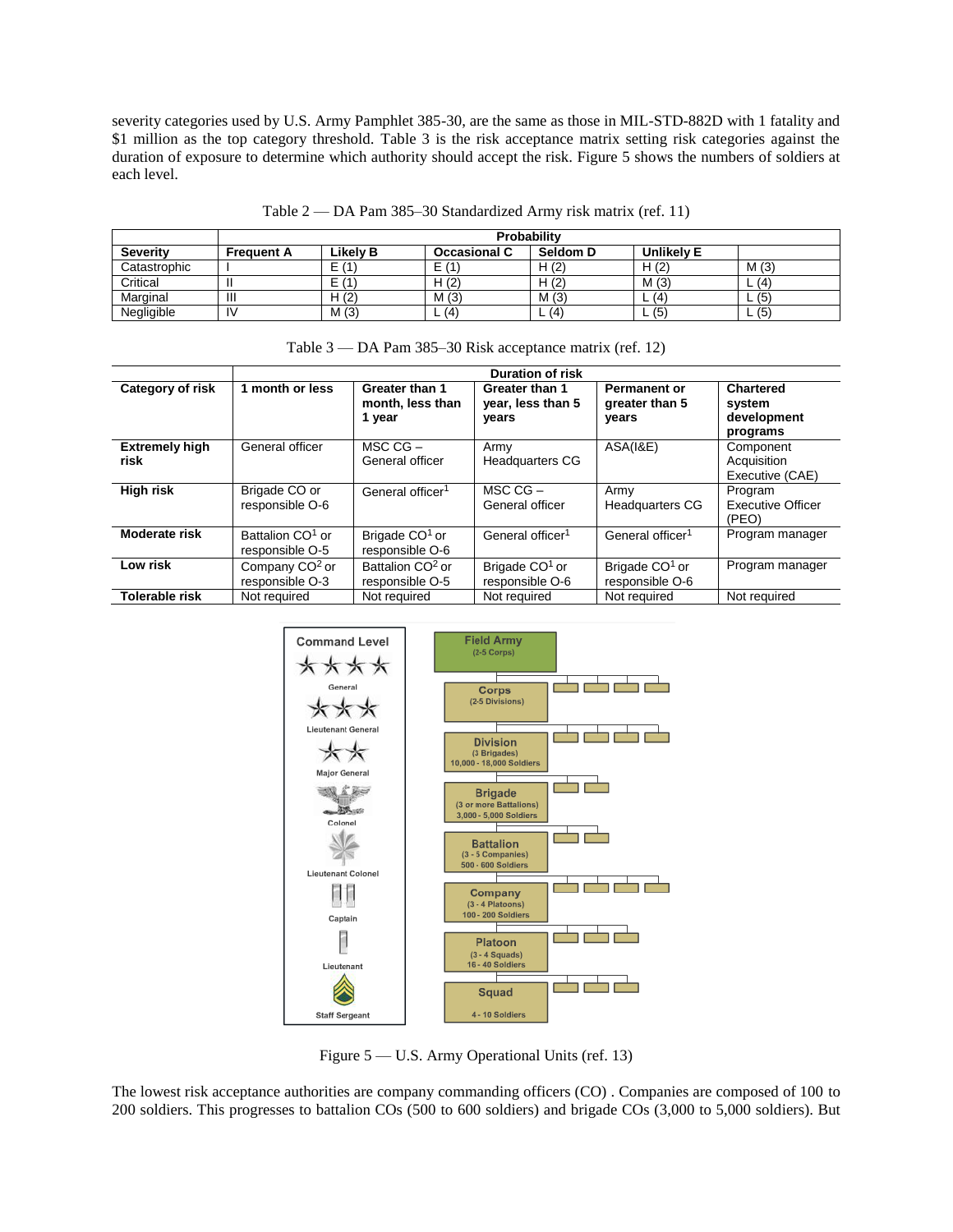what if an entire Army division (10,000 to18,000 soldiers) is exposed to an operational threat or hazard? How does a scale dealing with only one or more fatalities handle that? Scenarios like this have occurred. For example, in June, 1991, Clark Air Base in the Philippines was devastated by the eruption of Mount Pinatubo necessitating a massive evacuation of aircraft, equipment, and about 15,000 personnel to other bases in the Pacific just prior to the event.

Third is the arena of national preparedness. On March 30, 2011 President Obama released Presidential Policy Directive 8 (PPD-8): National Preparedness, which is "aimed at strengthening the security and resilience of the United States through systematic preparation for the threats that pose the greatest risk to the security of the Nation, including acts of terrorism, cyber attacks, pandemics, and catastrophic natural disasters (ref. 14)." A new severity scale would be useful in support of PPD-8 which aims to strengthen the security and resilience of the nation through systematic preparation for the threats and hazards that pose the greatest risk to U.S. security and well being. As part of the effort, the Secretary of Homeland Security led an effort to conduct a strategic national risk assessment (SNRA) to help identify the types of incidents that pose the greatest threat to the Nation's homeland security. The SNRA evaluated the risk from known threats and hazards that have the potential to significantly impact the Nation's homeland security. These threats and hazards were grouped into a series of national-level events with the potential to test the Nation's preparedness. The report identified 23 of these events listed in Table 4.

| <b>Threat/Hazard Group</b> | <b>Threat/Hazard Type</b>                               |  |  |  |  |  |
|----------------------------|---------------------------------------------------------|--|--|--|--|--|
|                            | <b>Animal Disease Outbreak</b>                          |  |  |  |  |  |
|                            | Earthquake                                              |  |  |  |  |  |
|                            | Flood                                                   |  |  |  |  |  |
|                            | Human Pandemic Outbreak                                 |  |  |  |  |  |
| Natural                    | Hurricane                                               |  |  |  |  |  |
|                            | Space Weather                                           |  |  |  |  |  |
|                            | Tsunami                                                 |  |  |  |  |  |
|                            | Volcanic Eruption                                       |  |  |  |  |  |
|                            | Wildfire                                                |  |  |  |  |  |
|                            | <b>Biological Food Contamination</b>                    |  |  |  |  |  |
|                            | Chemical Substance Spill or Release                     |  |  |  |  |  |
| Technological/Accidental   | Dam Failure                                             |  |  |  |  |  |
|                            | Radiological Substance Release                          |  |  |  |  |  |
|                            | Aircraft as a Weapon                                    |  |  |  |  |  |
|                            | <b>Armed Assault</b>                                    |  |  |  |  |  |
|                            | Biological Terrorism Attack (non-food)                  |  |  |  |  |  |
|                            | Chemical/Biological Food Contamination Terrorism Attack |  |  |  |  |  |
| Adversarial/Human-Caused   | Chemical Terrorism Attack (non-food)                    |  |  |  |  |  |
|                            | Cyber Attack against Data                               |  |  |  |  |  |
|                            | Cyber Attack against Physical Infrastructure            |  |  |  |  |  |
|                            | <b>Explosives Terrorism Attack</b>                      |  |  |  |  |  |
|                            | <b>Nuclear Terrorism Attack</b>                         |  |  |  |  |  |
|                            | Radiological Terrorism Attack                           |  |  |  |  |  |

Table 4 — Strategic National Risk Assessment (SNRA) National-Level Events (ref. 15)

Fourth is the arena of global preparedness. Many of the hazards listed in Table 4 also have the potential for global impact. A pandemic has historically been a source of world-wide risk with such diseases as cholera, influenza, typhus, smallpox, measles, tuberculosis, leprosy, malaria, yellow fever, and AIDS. Potential pandemic diseases include viral hemorrhagic fever, previously controlled antibiotic-resistant microorganisms, severe acute respiratory syndrome (SARS), and H5N1 Influenza (Avian Flu). Some hazards such as earthquake and tsunami can affect multiple countries and even multiple continents in one event and a collision with a large extraterrestrial object would destroy all life on our planet.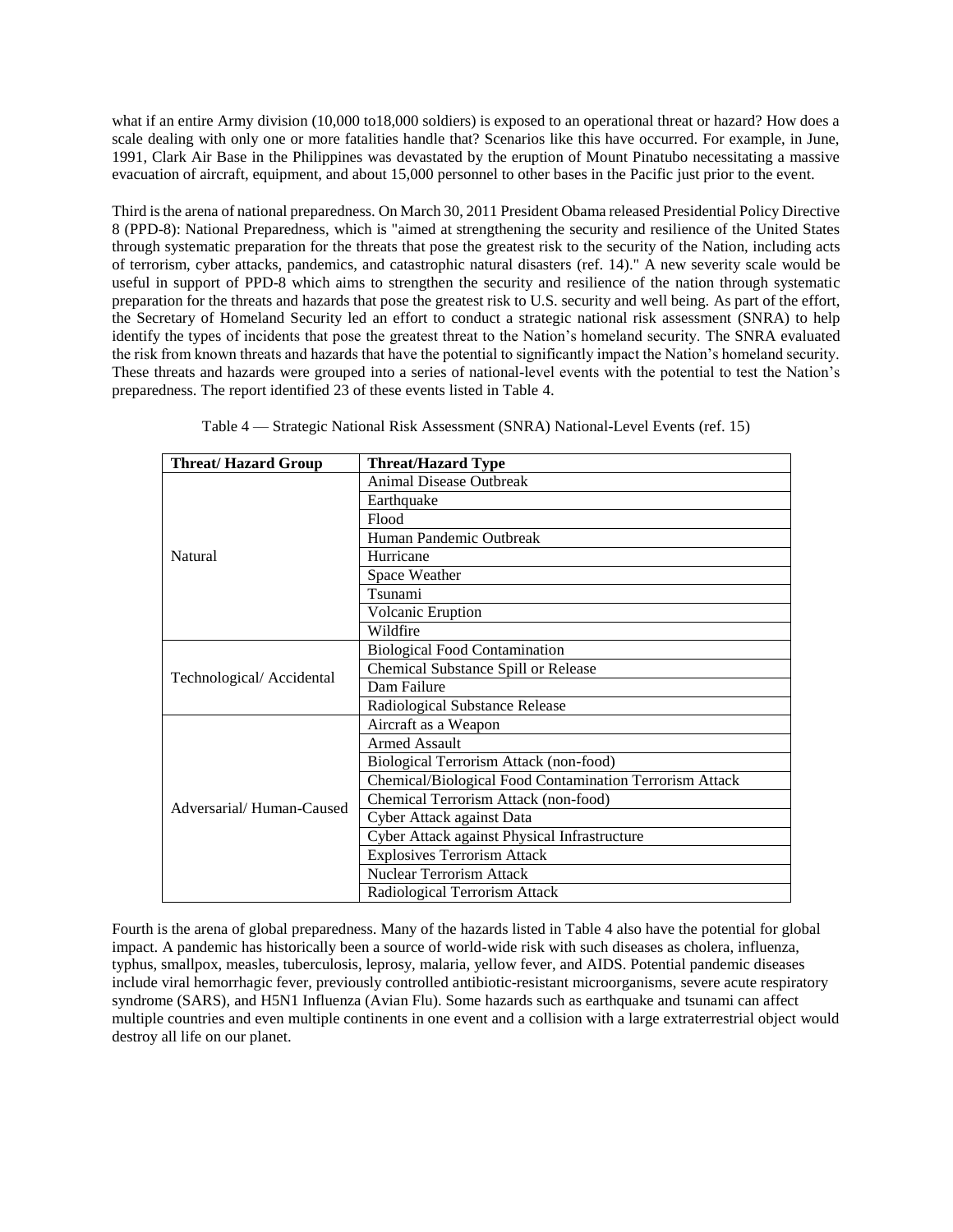### Desired Outcomes

There are four desired outcomes of implementing a numbered logarithmic risk severity scale corresponding to the four arenas described above.

Outcome 1. It must support DoD policy regarding the investigation of mishaps and the assessment of environmental, safety, and occupational health hazards for DoD systems.

Outcome 2. It must be a useful tool to all levels of DoD leadership in employing composite (operational) risk management for the full range of DoD operations.

Outcome 3. It must be useful in support of national preparedness to include managing the risk of all of the 23events listed in Table 4.

Outcome 4. It must be useful in support of global preparedness.

### Alternatives to be Analyzed

Alternative 1. Keep the current DODI 6055.07 structure for accident classification (A, B, C, D) and MIL-STD-882 severity categories (1, 2, 3, 4) which are not aligned to increase with increasing severity. Continue the current practice of increasing the severity thresholds every 10 to 20 years making incremental changes that do not approach the magnitude of the costs of systems in terms of damage or injury.

Alternative 2. Renumber the severity scales using numbers going in the same direction as the increase in severity. Start numbering with Severity Category 1 for the lowest range of severity and add one severity category for each 10-fold increase in severity. Add categories until the full range of potential loss is covered for a specific system. Do this for the dollar value of damage and for injuries and fatalities. Eliminate the use of one-word labels (Catastrophic, Critical, Marginal, Negligible) for each severity category. Descriptions in terms of dollar value of damage and injuries and fatalities are more meaningful and do not carry any preconceived notions of their meaning as is the case with oneword labels.

## Analysis of Alternatives

Alternative 1. The argument for Alternative 1, as far at DODI 6055.07 is concerned, is that the current system works adequately for its intended purposes. One purpose of the accident classes is to determine the level of effort required to investigate an accident. Any additional effort over and above that required by the instruction to investigate high value or high interest accidents will be ordered by the appropriate level of authority anyway. However, what the current system lacks is a means to differentiate high value Class A accidents from Class A accidents which are barely in the Class A range. For example, in February, 2008, a B-2 crashed on the runway shortly after takeoff from Andersen Air Force Base in Guam. As shown in Figure 1, the cost was \$1.4 billion. It was just one Class A accident so the overall Class A accident rate for Fiscal Year 2008 did not increase much. But in terms of dollars lost to Class A accidents it must have caused a significant jump. In the realm of U.S. Navy aircraft carriers, an accident is a Class A if one sailor is killed, one aircraft is lost, or the entire ship and its company is lost. There is no differentiation between them.

In terms of managing risk, the same issue is true; the severity categories do not differentiate between lower value Class A accidents and truly high value losses in the arena of managing the operational risk to a large installation or formation of troops.

Alternative 2. The proposed renumbered logarithmic risk severity scale, shown in Figure 6, can easily be expanded to the size needed for the application. When used in conjunction with a probability scale, one can create a matrix that can assess hazards with the potential for lost up to and including the entire world population. In this age of nuclear weapons and other weapons of mass destruction, an accidental or intentional use of such a weapon can easily impact millions, and in extreme cases, billions. If, for example, the cost of the Ford class aircraft carrier were to increase significantly the new risk scale can easily accommodate the increase. And the new scale can be used to create a risk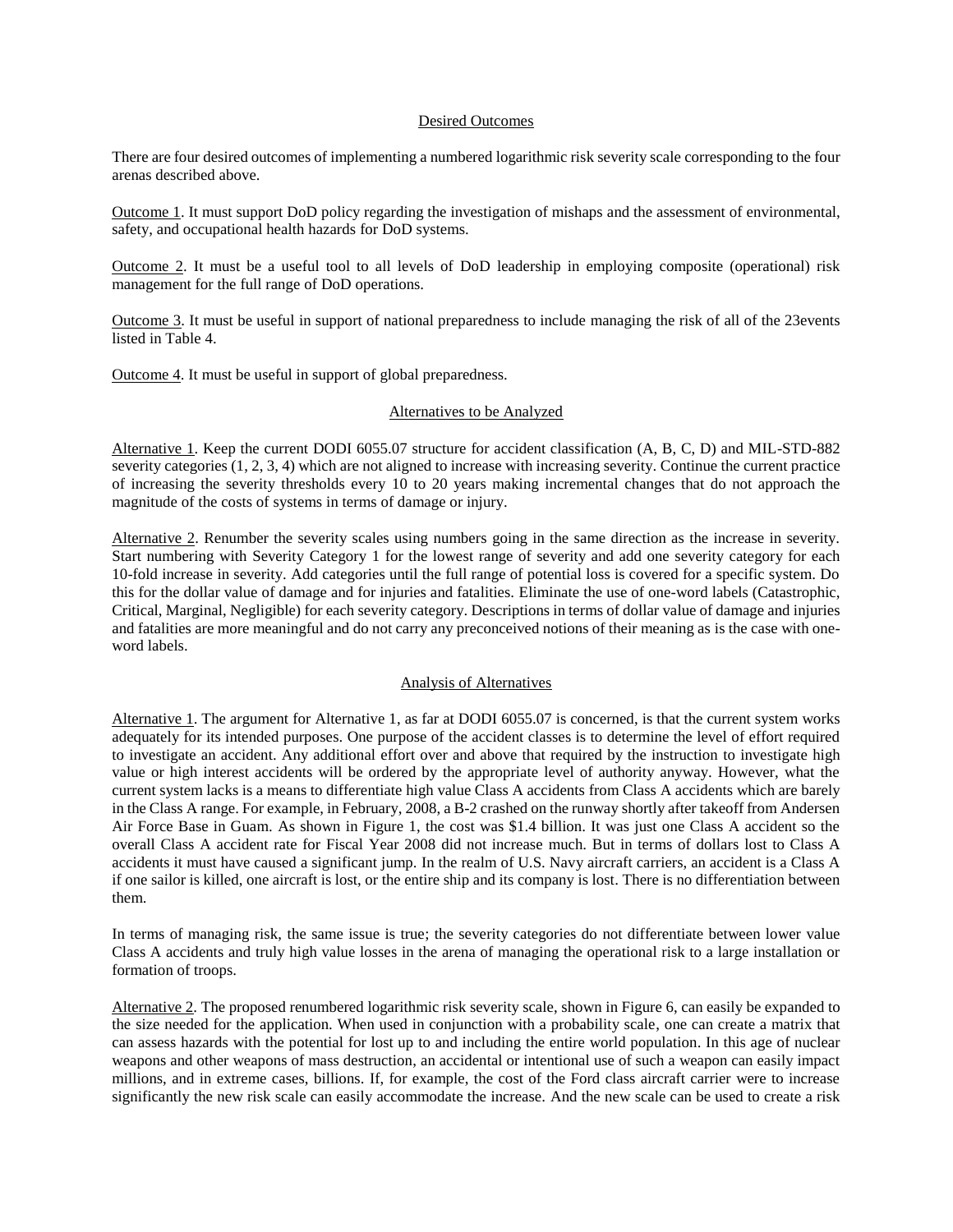matrix on the scale demonstrated in Figure 4 which can be applied to any of the 23 events in Table 4 plus any threat or hazard on a global scale. When the world population exceeds 10 billion the scale is easily expandable to 14 levels. Figures 6 and 7 show how some potential or historic "big" events plot against the new severity scale.

Equally beneficial is the way the new scale makes a risk matrix totally tailorable has illustrated in Figures 3 and 4. The new scale enables the Figure 3 matrix to expand in Figure 4 to cover the entire risk space of planet Earth, that is, the full range of severity possible and the full range of probability. The recent changes to the severity scales of both DODI 6055.07 and MIL-STD-882 only move them up on the severity scale without expanding their range of coverage very much.

The cost of converting to Alternative 2 in the short term is the same as Alternative 1. The severity scales of both DODI 6055.07 and MIL-STD-882 have recently changed and will have to change again in the future to keep up with increased costs of accidents. Implementing Alternative 2 would cost no more than this recent change. But in the long term would cost much less since there is no adjustment needed except for inflation. It would be no cost for additional data because the cost, injury, and fatality data in the accident databases of the services would not change. The change would be in the reports generated and initially in such things as describing which severity categories of accident require a particular level of effort to investigate.

What would change is an improved comprehension for leadership at all levels of the government and for the public, as well, of the significance of all actual or potential high loss events in the same way that the Richter scale aids in the comprehension of the severity of earthquake. As shown in Figures 6 and 7, the new scale truly differentiates between such events.

Also note that the new scale does not use labels such as "catastrophic," "critical," "marginal," or "negligible." As mentioned earlier, the term "Negligible" as currently defined is inappropriately used to describe severities of loss up to \$100,000. Also, as illustrated in Figure 4, there are not enough words to label 13 levels of severity adequately and, as today's Richter scale demonstrates, there will be no need for them once the new severity scale becomes commonly used.

| <b>Severity</b>     |                        | Earth encounter with an asteroid - 7 billion                                           |
|---------------------|------------------------|----------------------------------------------------------------------------------------|
| 13                  | \$2Q 1B Fatal          | Deaths to Small Pox in 20th Century - 300 million                                      |
| 12<br>\$200T        | 100M Fatal             | World War II - 60 million                                                              |
| \$20T<br>10         | 10M Fatal              | World War I - 9 million<br>1931 Yellow River flood - 1-4 million                       |
| \$2T<br>9<br>\$200B | 1M Fatal<br>100K Fatal | American Civil War - 970,000                                                           |
| 8<br>\$20B          | 10K Fatal              | 1970 Bhola cyclone - 500,000+<br>1938 Yellow River flood - 500,000+                    |
|                     | \$2B 1K Fatal          | 2004 Indian Oceantsunami - 280,000<br>Property Loss - Hurricane Katrina - \$82 billion |
| 6<br>5              | \$200M 100 Fatal       | <b>Fatalities - Hurricane Katrina - 1,836</b>                                          |
| 4                   | \$20M 10 Fatal         |                                                                                        |
| 3<br>\$200K         | \$2M 1 Fatal           |                                                                                        |
| 2<br>\$20K          |                        |                                                                                        |
| \$2K                |                        |                                                                                        |

Figure 6 — Severity Categories of Potential or Historic Big Events (ref. 16)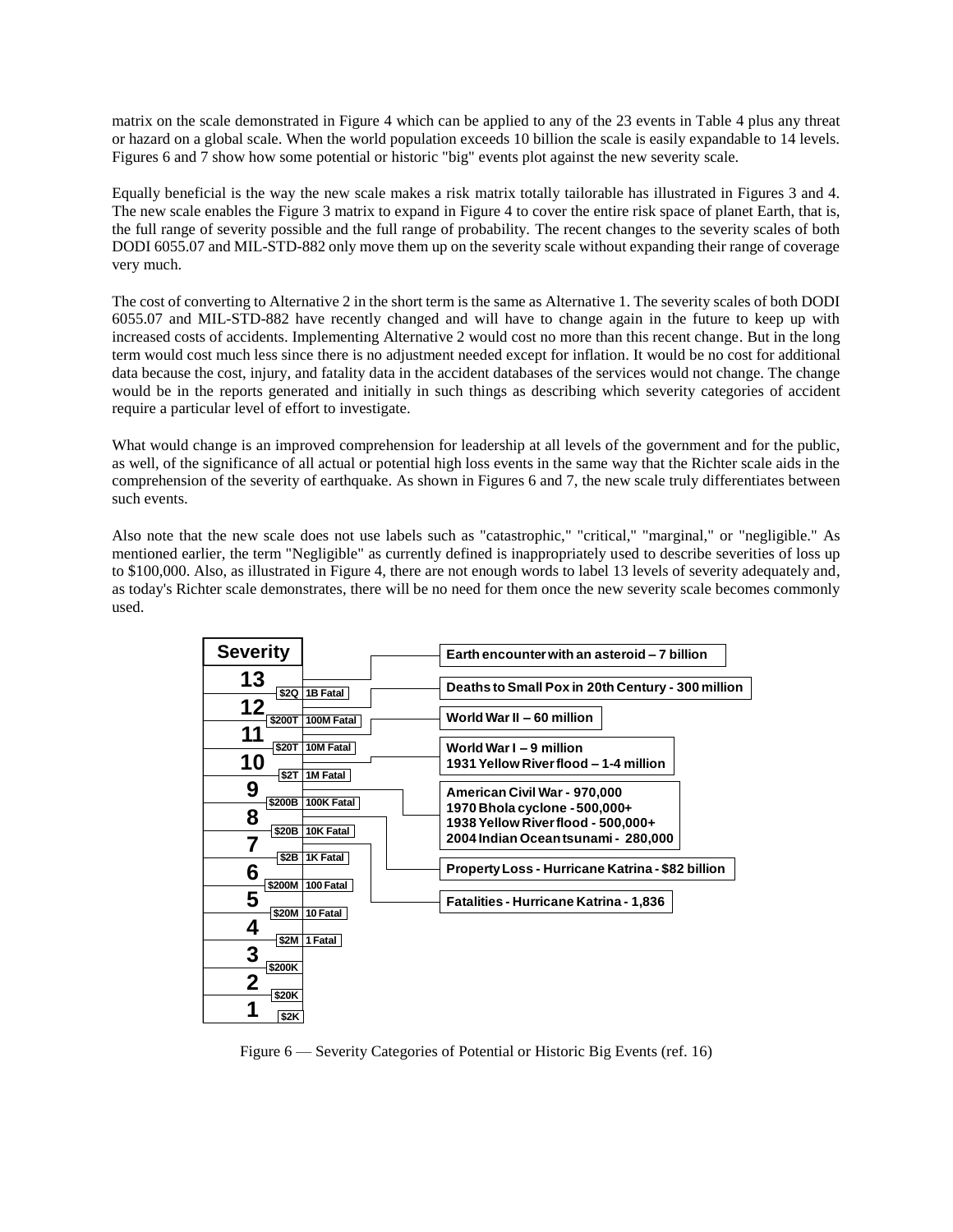

Figure 7 — Severity of Historic Events Based on Fatalities (ref. 17)

# Conclusion

The current severity scales used in DODI 6055.07 and MIL-STD-882E are not structured to deal with the large costs of the DoD's systems. Top thresholds are too low and the current reversed letters and numbers used to designate the accident classes and severity categories make it difficult to adjust the scales to reflect the cost realities of our present and future systems. However, if we adopt a logarithmic risk severity scale numbered to increase in the same direction as increasing severity, we can use it for the full range of environmental, safety and occupational health risk management challenges to include even global worst case scenarios for the full range of natural and man-made disasters.

# Recommendation

Begin the transition to the new scale by developing reports and risk assessments based on existing accident and other disastrous event data. This will help to educate today's environmental, safety and occupational health risk management personnel and others dealing with these kinds of events on the utility of this tool. It will also help calibrate the thinking of all government leaders on the meaning of risk assessment in the same way that the Richter Scale helped the scientific community and general public of the 1930s to comprehend the nature of earthquake severity data.

## References

1. Department of Defense Instruction 6055.07, "Mishap Notification, Investigation, Reporting, and Record Keeping," Washington, DC: Department of Defense, June 6, 2011, 45-46. Accessed June 18, 2012. http://www.dtic.mil/whs/directives/corres/pdf/605507p.pdf.

2. Military Standard 882E, "System Safety." May 11, 2012, 11. Accessed June 18, 2012. http://www.systemsafety.org/Documents/MIL-STD-882E.pdf.

3. Undersecretary of Defense for Acquisition, Technology and Logistics, Memorandum, Revision to Cost Thresholds for Accident Severity Classification. October 5, 2009. Accessed June 18, 2012. http://www.public.navy.mil/navsafecen/Documents/OSH/oshdata/MRR/DoD-Cost\_Thresholds-09.pdf.